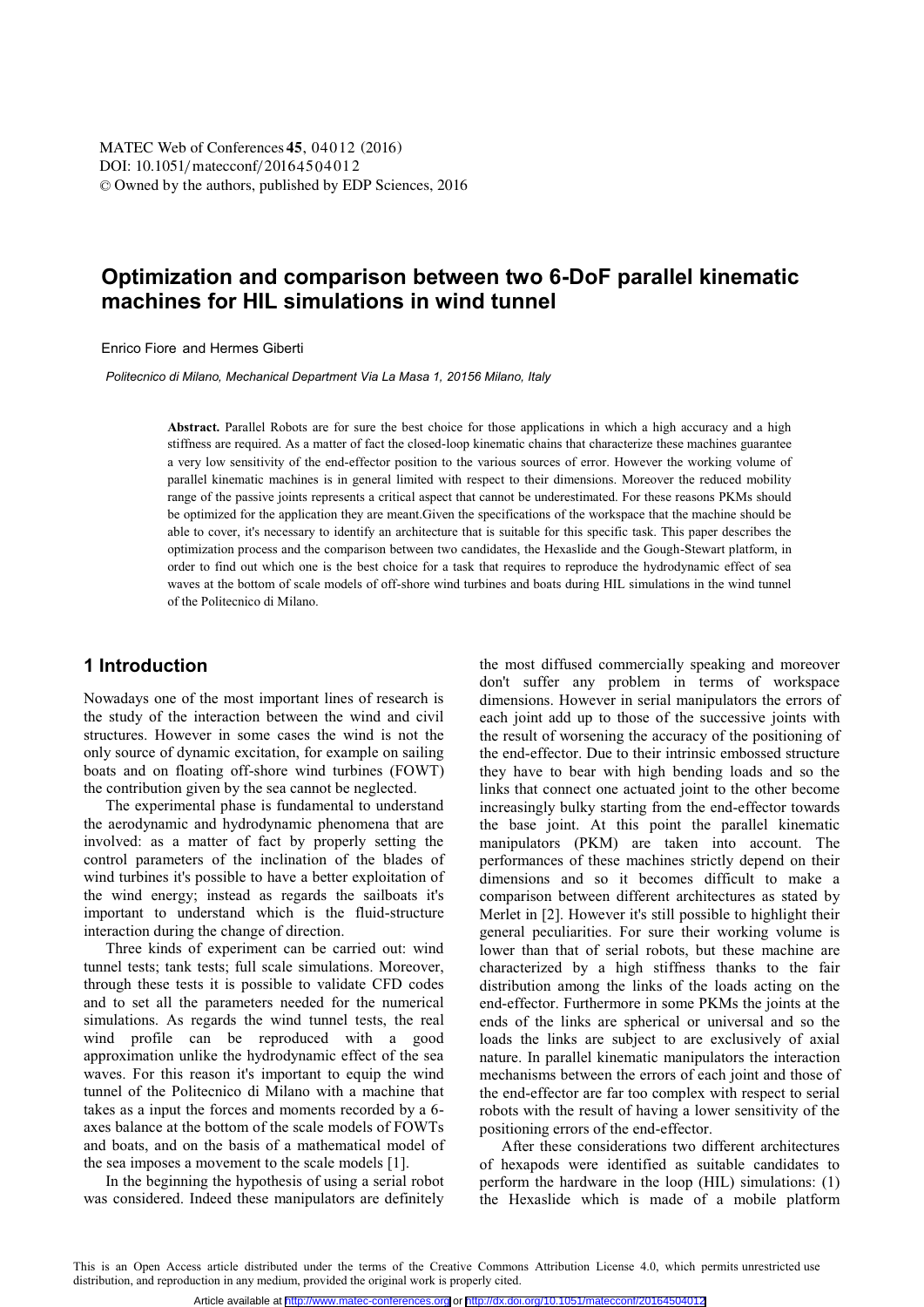connected to six linear guides by means of six links of fixed length, so that six independent kinematic chains can be identified belonging to the PUS family. A detailed description of 6-DoF PUS PKMs is provided by Bonev in [3]. The actuating system of the Hexaslide is fixed to the ground so that the resulting moving mass is represented just by the slender links and the thin platform. However this machine is characterized by a great footprint. (2) the second candidate is the well-known Gough-Stewart platform. This machine is made of six links of variable length that connect the mobile platform to six universal joints fixed to the ground. In this case the kinematic chains belong to the UPS family. Despite the lower dimensions with respect to the Hexaslide architecture, the actuation in this manipulator is provided directly by the links. Their length is changed by means of a ball-screw transmission unit which is characterized by a very high inertia. Furthermore the motors cannot be fixed to the ground but should be mounted on the links and so they contribute to increase the total moving mass.

The vertical available space for the machine in the wind tunnel is limited by the boundary layer in the zone near the ceiling. As a matter of fact here the wind profile is different with respect to the real one and so it's important that the scale models don't enter in this zone. For this reason the tool center point (TCP) of the manipulator should stay as low as possible. The two chosen architectures allow to have a very low TCP and in addition they avoid the risk of self collision between the machine elements which in general is a critical aspect of PKMs.

In order to respect the requirements in terms of working space and of constraints, the manipulator should undergo an optimization process. For both the Hexaslide and the Gough-Stewart a genetic algorithm was used to optimize the two machines.

The following sections are organized as follow: Section 2 describes the inverse kinematics of the Gough-Stewart platform and of the Hexaslide; Section 3 provides a description of the technical specifications and a detailed explanation of the cost function and of the constraints; numerical results and the comparison between the two architectures are presented in Section 4.

# **2 Inverse kinematics**

In order to bring the robot mobile platform to the desired poses it is fundamental to establish the relationships between the TCP coordinates and the joint space ones. In general for PKMs it's easier to solve the inverse kinematics [4], that is the computation of the joint space coordinates once the TCP coordinates are known. The solution of the inverse kinematics requires to use two different reference systems, a global one denoted by unit vectors  $\hat{\mathbf{x}}, \hat{\mathbf{y}}, \hat{\mathbf{z}}$ , and a relative one attached to the mobile platform and denoted by unit vectors  $\hat{\mathbf{x}}', \hat{\mathbf{y}}', \hat{\mathbf{z}}'.$ 

#### **2.1 Gough-Stewart Platform**



**Figure 1.** Gough-Stewart platform i-th kinematic chain.

The adopted strategy consists in closing a kinematic chain in order to determine the position of the platform joints with respect to the base joints. Once the coordinates of the  $i$ -th platform joint are known it is possible to compute the length of the  $i$ -th link. Looking at Figure 1 it is possible to write:

$$
l_i = p + [R]b'_{i} - a_i
$$
 (1)

where  $l_i$  is the vector aligned with the *i*-th link,  $p$  is the vector containing the position and orientation of the mobile platform,  $[R]$  is the rotation matrix,  $b<sub>i</sub>$  expresses the position of the *i*-th platform joint with respect to the TCP in the relative frame and  $a_i$  is the is the vector that describes the position of the *i*-th base joint. By squaring equation (1) one gets:

$$
l_i^2 = \boldsymbol{p}^T \boldsymbol{p} + \boldsymbol{b'}_i^T \boldsymbol{b'}_i + \boldsymbol{a}_i^T \boldsymbol{a}_i + 2 \boldsymbol{p}^T [R] \boldsymbol{b'}_i - 2 \boldsymbol{p}^T \boldsymbol{a}_i - 2 \boldsymbol{a}_i^T [R] \boldsymbol{b'}_i
$$
 (2)

## **2.2 Hexaslide**



**Figure 2.** Hexaslide i-th kinematic chain.

For the Hexaslide a similar procedure can be used. Anyway in this case it's necessary to use two kinematic chains, the first one to find the position of the  $i$ -th platform joint with respect to the  $i$ -th guide and the latter to compute the position of the  $i$ -th slider on the relative guide.

So with reference to Figure 2 it is possible to write: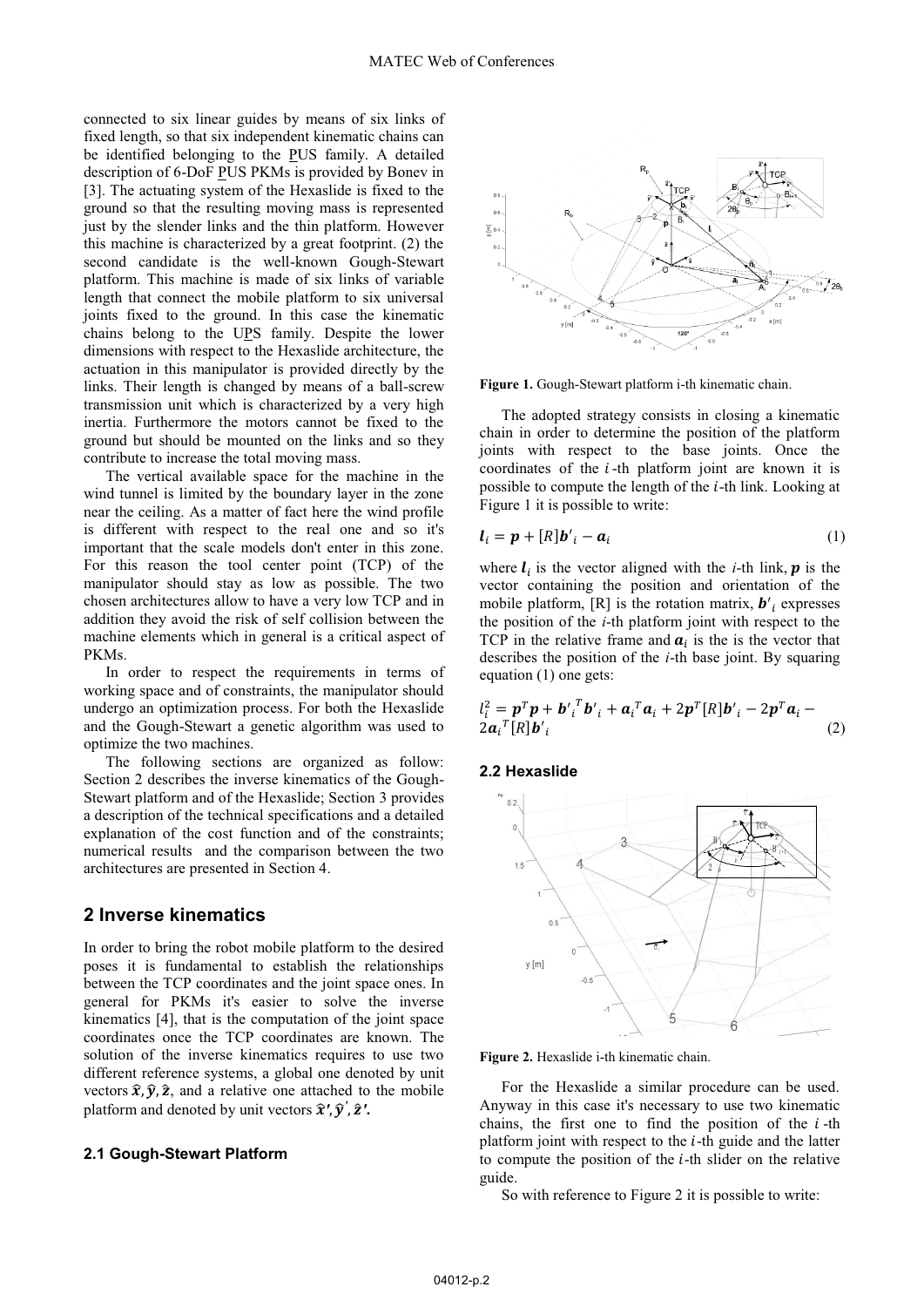$$
\boldsymbol{l}_i = \boldsymbol{d}_i + q_i \widehat{\boldsymbol{u}}_i \text{ with } \boldsymbol{d}_i = \boldsymbol{p} + [R] \boldsymbol{b}'_i - \boldsymbol{s}_i \tag{3}
$$

where  $\hat{u}_i$  is a unitary vector aligned with the *i*-th guide axis,  $s_i$  is the position of the same guide with respect to the fixed frame, while  $q_i$  represents the position of the *i*-th slider along the corresponding guide axis.

After some simple mathematical passages the following expression is found:

$$
q_i = \mathbf{d}_i^T \widehat{\mathbf{u}}_i \pm \sqrt{\mathbf{d}_i^T (\widehat{\mathbf{u}}_i \widehat{\mathbf{u}}_i^T - [I]) \mathbf{d}_i + l_i^2}
$$
(4)

#### **2.3 Velocity Analysis**

Once solved the inverse kinematics it is possible to find the relationship between the sliders/links velocity and the velocity of the TCP. For the Gough-Stewart it can be shown that for the  $i$ -th kinematic chain the following expression holds:

$$
\dot{l}_i = [\hat{\boldsymbol{n}}_i^T \ (\boldsymbol{b}_i \times \hat{\boldsymbol{n}}_i)^T] \boldsymbol{W} \tag{5}
$$

where  $\mathbf{W} = [\dot{x}, \dot{y}, \dot{z}, \omega_x, \omega_y, \omega_z]^T$  is a vector containing both the translational and angular components of TCP velocity and  $\hat{\mathbf{n}}_i$  is the *i*-th link unitary vector.

For the Hexaslide a similar expression is obtained:

$$
\widehat{\boldsymbol{n}}_i^T \widehat{\boldsymbol{u}}_i \dot{q}_i = [\widehat{\boldsymbol{n}}_i^T (\boldsymbol{b}_i \times \widehat{\boldsymbol{n}}_i)^T] \boldsymbol{W}
$$
\n(6)

Considering all the six links the previous expressions can be recast in a matrix form using the Jacobian matrix  $[I]$ :

$$
W = [J]\dot{q} \tag{7}
$$

#### **2.4 Kinetostatic**

The Jacobian matrix is fundamental also for the kinetostatic problem. As a matter of fact by applying the virtual work principle it's possible to compute the actuators forces  $\tau_{act}$  needed to equilibrate the external forces and moments acting on the TCP  $f_{e,TCP}$ :

$$
\delta \mathbf{X}^T \mathbf{f}_{e, TCP} + \delta \mathbf{q}^T \mathbf{\tau}_{act} = 0 \tag{8}
$$

It is possible to recast the virtual work principle as follows:

$$
\delta \mathbf{q}^T \big( [J]^T \mathbf{f}_{e, TCP} + \mathbf{\tau}_{act} \big) = 0 \tag{9}
$$

Since this expression must hold for all virtual variation of the joint coordinates the following expression is found:

$$
\tau_{act} = -[J]^T f_{e,TCP} \tag{10}
$$

If the aim is to study how the forces acting on the TCP are transformed in those acting on the sliders along the guide axes it's sufficient to change the sign of the previous expression. In this sense the transposed Jacobian matrix assumes the meaning of a generalized transmission ratio. The vector  $f_{e,TCP}$  is composed of three elements representing the external forces and three

elements representing the external moments acting on the TCP. In order to normalize all the terms of the jacobian matrix and to consider the isotropy of the machine it's necessary to use a scale factor defined as characteristic length. The study of the isotropy of PKMs depending on their design parameters is a field in which many researchers are involved [5, 6].The characteristic length is defined in many ways in literature, in this paper the definition provided by Fassi and Legnani in [7] is used. This parameter allows to define a normalized Jacobian matrix which is used for the formulation of the kinetostatic constraint and is denoted as  $[I_n]$ .

## **3 Optimization**

The optimization process requires to define a set of variables that constitute the quantities that can be varied in order to achieve a specific goal, in particular the minimization of a cost function. In this case as often happens in the optimization problems, the system to be optimized is subject to a set of constraints of various nature. The algorithm used to carry out the optimization is a genetic algorithm. Thanks to the symmetry of the two machines it is possible to use a single objective algorithm; on the contrary the optimization process of other PKMs may require a multi-objective algorithm. An example of a multi-objective genetic algorithm is presented in [8, 9]. In this paragraph the technical specifications, the cost function, the parameterization of the two manipulators and the constraints are described.

#### **3.1. Technical Specifications**

The researchers of the wind tunnel of the Politecnico di Milano studied the scaling of the aerodynamic models and the movements of the real FOWTs and boats. These studies allowed to define the workspace the TCP should be able to move in. The workspace is represented by a parallelepiped of dimensions 300 mm x 150 mm x 150 mm within which the TCP can assume any combination of the rotations described. Due to the problems related to the limited vertical space, the center of the workspace is set to be in the point of coordinates  $[0,0,0.7]^T$ .

#### **3.2 Cost Function**

The cost function for an individual characterized by a certain set of variables consists in the computation of the portion of volume of the desired workspace (WSd) that is not possible to cover. To this end the WSd is divided into sub-volumes using a three dimensional grid. Given the dimensions of the WSd and chosen a number of points  $N_{grid}$  on each edge, the WSd is divided into  $N_{grid}^3$  subportions whose volume is equal to:

$$
\Delta v = \frac{2\Delta x \times 2\Delta y \times 2\Delta z}{N_{grid}^3}
$$
 (11)

For a fixed orientation  $\overline{\boldsymbol{\Theta}} = [\overline{\alpha}, \overline{\beta}, \overline{\gamma}]^T$  the not covered volume is computed. In other words it's necessary to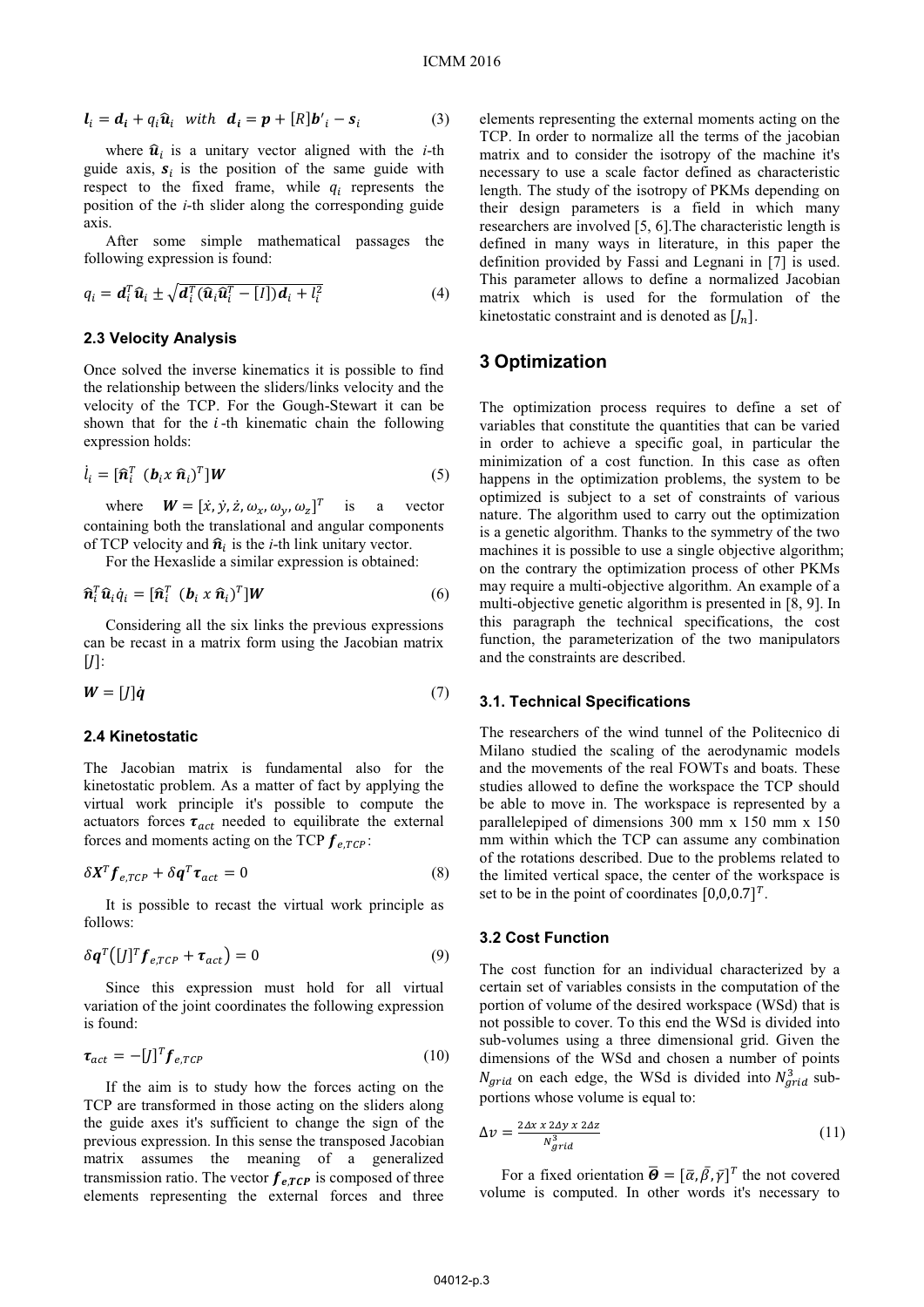assess how many points don't comply with all the imposed constraints:

$$
v_{nc}(\overline{\boldsymbol{\Theta}}) = \sum_{i} k_i \Delta v \tag{12}
$$

where  $k_i$  is equal to 1 if at least one constraints is violated and 0 otherwise. The procedure is repeated for each combination of the angular parameters  $\alpha$ ,  $\beta$ ,  $\gamma$  and the total not covered volume is computed as:

$$
V_{nc} = \sum_{j} v_{nc}(\overline{\boldsymbol{\theta}}_{j})
$$
 (13)

## **3.3 Constraints**

It's important to guarantee that the kinematics of the manipulator is respected, to avoid the self-collision between the elements of the machine and that the force transmitted to the motors is not too high. For these reasons the following constraints are imposed:

- I. *Kinematic constraints:* this kind of constraints guarantee to cover each point of the WSd:
	- i.  $\Delta_i \geq 0$  (Hexaslide only): for each link it's necessary to assess that  $\Delta_i = \mathbf{d}_i^T (\hat{\mathbf{u}}_i \hat{\mathbf{u}}_i^T - [I]) \mathbf{d}_i +$  $l_i^2 \geq 0$ . If it is not the case, it means that the distance between the platform joint and the corresponding base joint is greater than the link's length.
	- ii.  $q_{min} \leq q_i \leq q_{max}$ : for the joint coordinates an upper-bound and a lower-bound are imposed. If one or more of the joint coordinates were out of this variation range, the manipulator would approach a singularity condition.
	- iii.  $\theta_{A,i} \leq \theta_{A,lim}$  and  $\theta_{B,i} \leq \theta_{B,lim}$  : each joint must respect the mobility range given by the constructor. The angular shift is computed with respect to the condition in which the TCP is coincident with the center of the WSd with null orientation.
- II. *Kinetostatic constraint:* If for hypothesis a set of unitary forces and moments is applied to the TCP the maximum force transmitted to the motors for a prescribed pose is computed as:

$$
\tau_{max}(X) = ||J_n^T(X)||_{\infty} \tag{14}
$$

The kinetostatic constraint is respected if the computed value is lower or equal to the imposed limit value  $\tau_{max,lim}$ .

III. *Geometric constraints:* The geometric constraints represent the respect of the minimum distance between the links and between each link and the mobile platform. The minimum distance between two elements is computed as the minimum distance between two segments in space. The platform is outlined as a 500 mm tall cylinder whose symmetry axis is orthogonal to the plane where the platform joint lie. For each pose it's necessary to assess that:

$$
\begin{aligned}\n\{\frac{d_{\text{link},ij}}{\text{min}} &\geq \frac{d_{\text{link},\text{min}}}{\text{min}} \quad \forall i,j \quad \text{with} \quad i \neq j \\
\frac{d_{\text{link}-\text{platform}}}{\text{min}} &\geq \frac{d_{\text{link}-\text{platform},\text{min}}}{\text{min}} \quad \forall k\n\end{aligned} \tag{15}
$$

#### **3.4 Machines parameterization**

Thanks to the symmetry that characterizes both the Gough-Stewart platform and the Hexaslide it is possible to use a four variable parametrization for the two manipulators.

The Gough-Stewart hexapod is made of a mobile platform on which three couples of spherical joints lie, each of them out of phase of 120° with respect to the others. On the fixed base the disposition of the universal joints is analogous to that of the platform joints. The chosen variables used to parametrize the GS-platform are: (1)  $R_b$ , radius of the circumference the base joints  $A_i$  lie on; (2)  $\theta_b$ , semi angular displacement between the two segments that connect the origin with a couple of base joints; (3)  $R_p$ , radius of the circumference the platform joints  $B_i$  lie on; (4)  $\theta_p$ , semi angular displacement between the two segments that connect the TCP with a couple of platform joints. Usually the couples of platform joints are organized as  $[(1,2), (3,4), (5,6)]$ , while the couples of base joints are organized as  $[(1,6) (2,3) (4,5)].$ 

In the Hexaslide architecture the length of the links is fixed and equal for all the links. On the base there are three couples of parallel guides, each of them out of phase of 120° with respect to the others about the z axis. For this architecture the parameterization variables are: (1) s, distance between two parallel guides; (2)  $l_{link}$ , length of the six links; (3)  $R_p$ , radius of the circumference the platform joints  $B_i$  lie on; (4)  $\theta_p$ , semi angular displacement between the two segments that connect the TCP with a couple of platform joints.

# **4 Numerical Results**

To optimize the machines an upper and a lower limits to the parameterization variables must be imposed. As told before one of the most critical aspects of PKMs is represented by the mobility range of the joints. Two kinds of joints are taken into account: (1) the spherical joints by Hephaist Seiko with a mobility range of  $\pm 25^\circ$ ; (2) common universal joints with a mobility range of ±40°. Even if the formers present lower backlash problem with respect to the universal ones, they prevent to have an acceptable coverage of the workspace.

The strategy used for the optimization process are: (1) gradual reduction of  $\tau_{max,lim}$  starting from a high value and decreasing it in each new optimization as long as the coverage of the workspace is acceptable. (2) reduction of the upper-bound limit of the links length. During the optimization process one can notice that final value of the links length always converges to the highest limit. Since this parameter gives an idea of the total size of the manipulator, it's desirable to reduce it as much as possible. For this reason, once the minimum value of  $\tau_{max,lim}$  is found, the next requirement is to reduce the upper limit of the links length as long as the workspace is entirely covered.